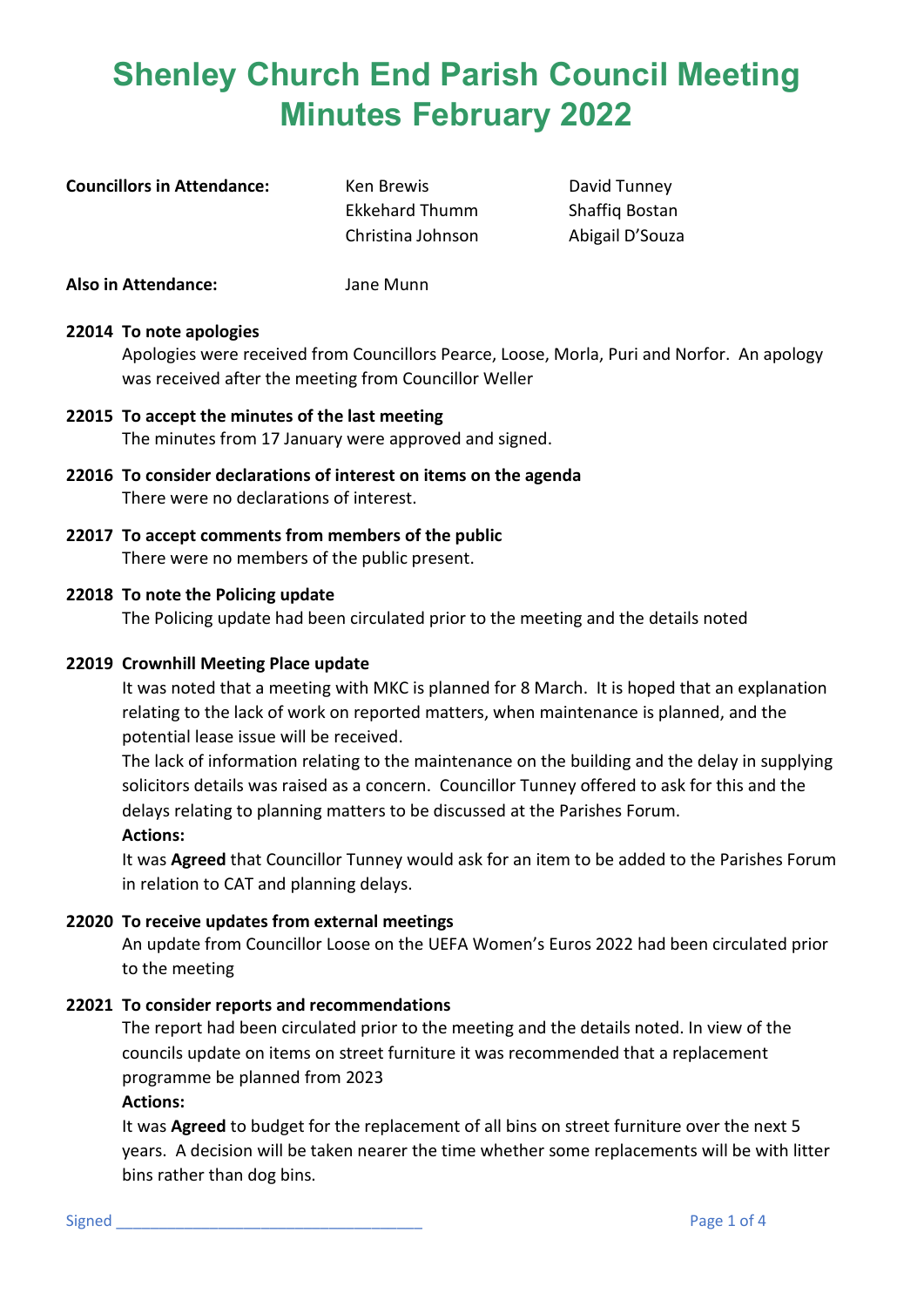| 22022 To consider planning applications currently active                                                                                                       |                                                                                               |                                                                                                                                                                                              |  |  |  |
|----------------------------------------------------------------------------------------------------------------------------------------------------------------|-----------------------------------------------------------------------------------------------|----------------------------------------------------------------------------------------------------------------------------------------------------------------------------------------------|--|--|--|
| 22/00262                                                                                                                                                       | <b>Chaplin Grove</b>                                                                          | Erection of new 2 storey dwelling                                                                                                                                                            |  |  |  |
|                                                                                                                                                                | Following discussion, it was agreed that the proposal would be an overdevelopment of the road |                                                                                                                                                                                              |  |  |  |
| and the parking provision was not satisfactory                                                                                                                 |                                                                                               |                                                                                                                                                                                              |  |  |  |
| 22/00048                                                                                                                                                       | <b>Otterburn Crescent</b>                                                                     | Loft conversion including 2 rear dormers and                                                                                                                                                 |  |  |  |
|                                                                                                                                                                |                                                                                               | Rooflights to the front & rear elevation                                                                                                                                                     |  |  |  |
| Following discussion, it was agreed that the plans appear to be for a potentially separate dwelling<br>space not an extension over development of the property |                                                                                               |                                                                                                                                                                                              |  |  |  |
| 22/00330                                                                                                                                                       | <b>Jenkins Close</b>                                                                          | The erection of a single and two storey side & rear<br>extension incorporating new garage. New rear<br>patio with steps to garden                                                            |  |  |  |
|                                                                                                                                                                | There was no objection to the proposal                                                        |                                                                                                                                                                                              |  |  |  |
| 22/00311                                                                                                                                                       | <b>Shenley Road</b>                                                                           | Felling of Apple tree (T2) and Apple tree (T3) close<br>to ground level to stop the influence of the trees<br>on the soil below building foundation level and<br>provide long term stability |  |  |  |
| There was no objection to the proposal                                                                                                                         |                                                                                               |                                                                                                                                                                                              |  |  |  |
| 22/00329                                                                                                                                                       | <b>Crosby Court</b>                                                                           | Single storey rear extension with roof lights and<br>the conversion of the garage into living<br>accommodation, including associated alterations                                             |  |  |  |
| There was no objection to the proposal                                                                                                                         |                                                                                               |                                                                                                                                                                                              |  |  |  |
|                                                                                                                                                                | The following were noted as decisions on previous applications:                               |                                                                                                                                                                                              |  |  |  |
| Decisions Made:                                                                                                                                                |                                                                                               |                                                                                                                                                                                              |  |  |  |

| 21/02303 | <b>Morland Drive</b>      | Approved       |
|----------|---------------------------|----------------|
| 21/02525 | <b>Gainsborough Close</b> | Withdrawn      |
| 21/03382 | <b>Beaumaris Grove</b>    | Approved       |
| 21/03604 | <b>Hedges Court</b>       | <b>Refused</b> |
|          |                           |                |

# **Actions:**

It was **Resolved** to respond to the applications as agreed.

# **22023 Landscaping 2023**

The update was noted. A review of the area will be undertaken over the coming weeks and suggestions submitted where alterations could be made which would potentially reduce costs. A request for resident feedback will be included in the magazine. **Actions:**

It was **Resolved** to provide a request for feedback on the landscaping proposition

# **22024 Jubilee Mosaic Project**

The proposals for the design of the bench had been circulated and the majority choice was for the sunshine bench. A date for a review of the shortlisted pictures has been agreed with representatives from Shenley Wood Village.

The date for the official opening of the garden will be Monday 30 May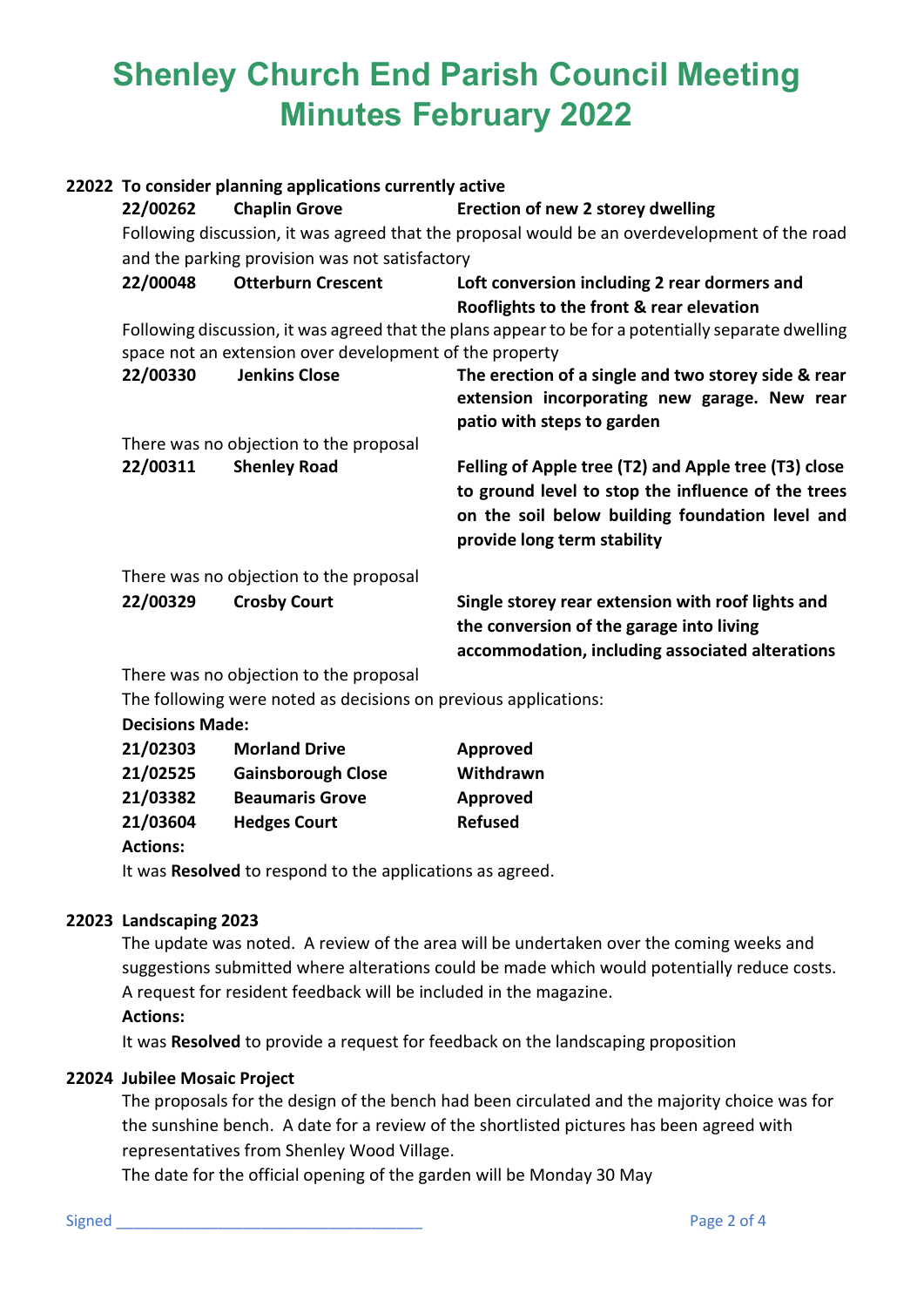#### **Actions:**

It was **Resolved** to order the sunshine bench It was **Resolved** to hold the official opening on Monday 30 May in conjunction with APM

#### **22025 Financial Matters**

Details of payments authorised to date had been circulated:

| Oakley                           | <b>Windows Cartshed</b>                                                              | £30.00    |  |  |  |
|----------------------------------|--------------------------------------------------------------------------------------|-----------|--|--|--|
| Pensions                         | February                                                                             | £2,974.21 |  |  |  |
| Tax & NI                         | February                                                                             | £2,210.93 |  |  |  |
| Anglian Water                    | Cartshed                                                                             | £18.71    |  |  |  |
| Anglian Water                    | Shenley allotments                                                                   | £6.15     |  |  |  |
| Anglian Water                    | Powis Lane allotments                                                                | £15.40    |  |  |  |
| <b>Black &amp; White</b>         | 3 x Fire extinguisher service/replacement<br>Oxley annual monitoring CCTV & Intruder | £635.40   |  |  |  |
| <b>Expert Security</b>           | Medbourne annual monitoring Intruder                                                 | £1,452.00 |  |  |  |
| Warners                          | Crownhill Hedges & Jan bins                                                          | £3,513.60 |  |  |  |
|                                  | Maintenance visit 10/03 (pre-payment                                                 |           |  |  |  |
| Rooflight Company                | regd)                                                                                | £564.00   |  |  |  |
| Amazon                           | 3 x laptop stand                                                                     | £32.67    |  |  |  |
| Vac Docs                         | Repair - Scrubber Dryer                                                              | £92.58    |  |  |  |
| Oxley Academy                    | <b>Electric December</b>                                                             | £1,049.20 |  |  |  |
| Pericom                          | January PC support                                                                   | £411.81   |  |  |  |
| SGS                              | Medbourne Grounds January                                                            | £1,152.00 |  |  |  |
| Neal Landscape                   | Cartshed, Oxley & reading garden                                                     | £216.00   |  |  |  |
| Krystal Hygiene                  | Medbourne & Oxley supplies                                                           | £119.58   |  |  |  |
| Prokleen                         | Cleaning all sites January                                                           | £2,513.40 |  |  |  |
| Meet & Greet Oxley               | January                                                                              |           |  |  |  |
| Payments made since last meeting |                                                                                      |           |  |  |  |
| <b>Wages</b>                     | February                                                                             | £7,487.14 |  |  |  |
| <b>Deposit Returns</b>           |                                                                                      | £1,100.00 |  |  |  |
| Kirkhouse                        | Replacement chairs tables Oxley & Med                                                | £571.06   |  |  |  |
| Gallaghers                       | Insurance Update                                                                     | £234.21   |  |  |  |
| Pericom                          | December PC support                                                                  | £434.98   |  |  |  |

The replacement of the shutter motors had been agreed via email and have been booked in. **Actions:**

It was **Resolved** to note that the decision regarding shutter motors had been agreed via email as motioned in January.